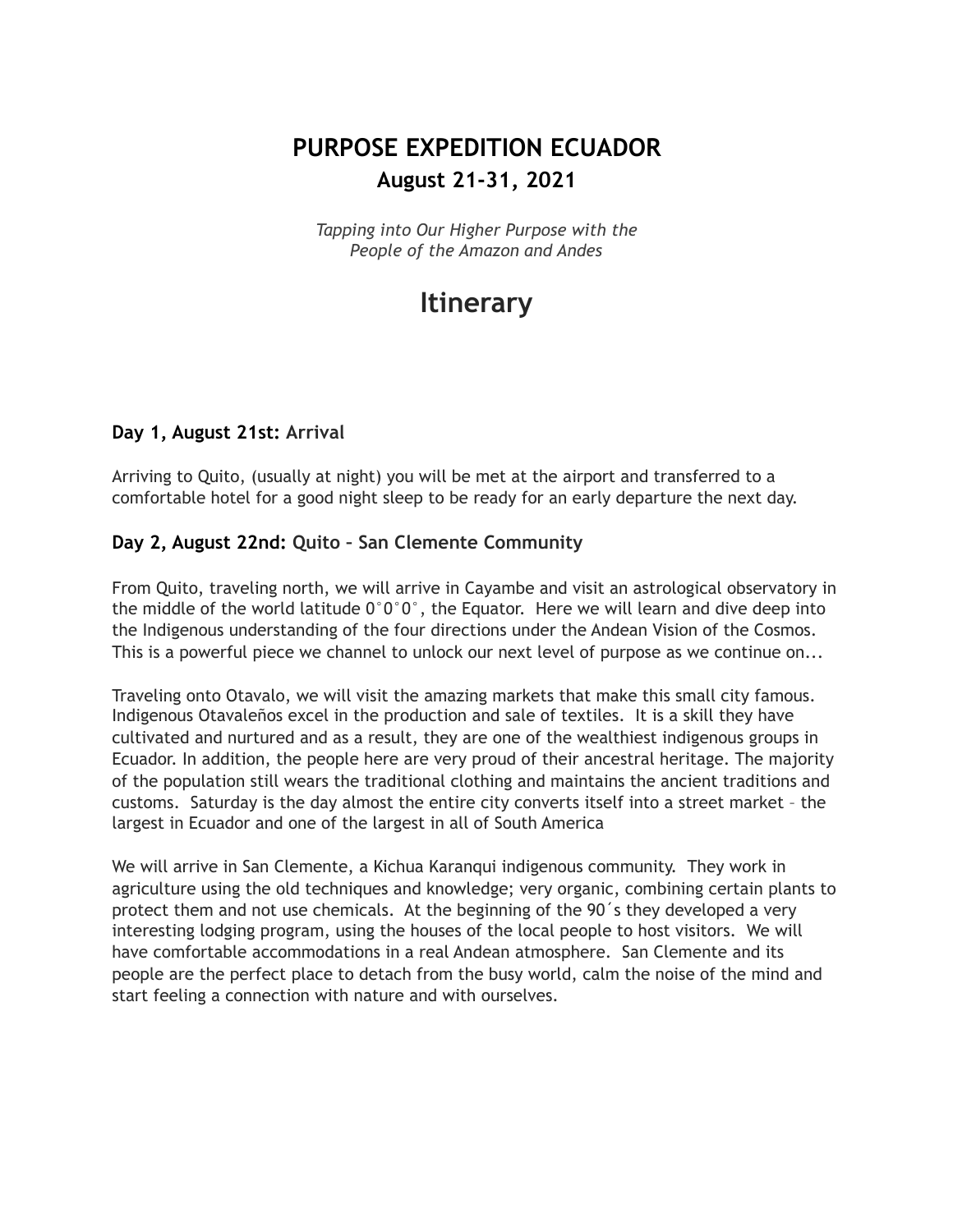#### **Day 3, August 23rd: San Clemente Community**

The community is located at the base of the Imbabura Volcano, which is the most powerful Apu (sacred mountain) of the region. We will spend the day with our local friends, learning about their agricultural calendar, hiking in their large medicinal plant garden, and doing activities such as plowing, planting, harvesting, cooking or anything the families have planned for that day.

Late in the afternoon, we will participate in a traditional Andean cleansing ceremony with Tayta Elias one of the elders of the community, and a revered Kichua Shaman. We will be grounding ourselves and purifying before we journey to meet the Amazon jungle.

We will spend our second night in San Clemente will have comfortable accommodations in a real Andean atmosphere. Here is where our healing will begin healing (there is always something to heal and/or complete) We will spend our second night in San Clemente.

#### **Day 4, August 24th: San Clemente - Rio Verde**

From San Clemente we will travel south through the "Avenue of the Volcanoes." Volcanoes have powerful meaning to the people of the Andes, they represent Gods and are called the Apus. If the weather is clear we will see the volcanoes Antisana (5753 m s/m / 18874 feet s/ m), Sincholagua (4898 m s/m / 16069 feet s/m), Pasochoa (4199 m s/m /13776 feet s/m), and Rumiñahui (4712 m s/m / 15459 feet s/m. This route allows us to learn first hand about Andean natural history and see Cotopaxi, the tallest active volcano in the world (5897 m s/ m / 19347 feet s/m). We will stop and have a ritual to plug into this life force to support us on our journey.

We will descend through the slopes of the Eastern Range to the Amazon and have the opportunity to see the transition of the life zones from the Andean valleys. We will stay at Miramelindo Lodge in the Cloud Forest, have a wonderful vegan lunch, rest and enjoy an Embodying Purpose workshop.

#### **Day 5, August 25th: Rio Verde - Kapawi Ecolodge**

After 40 minutes' drive we will get to Shell Village, to take small air crafts and fly over the Amazon Forest for 50 minutes approximately. This is one of the high lights of the journey, flying over the immensity of this majestic natural wonder, give to us a real perspective of what the Amazon is.

We will arrive to Kuzutkau community from where we will take a motor canoe for a 45 minutes navigation on the Capahuari River until Kapawi Ecolodge. We'll enjoy a delicious vegan lunch, rest and at mid-afternoon we will do an introductory hike in the forest introducing our self to this pristine world and allowing the forest to know us.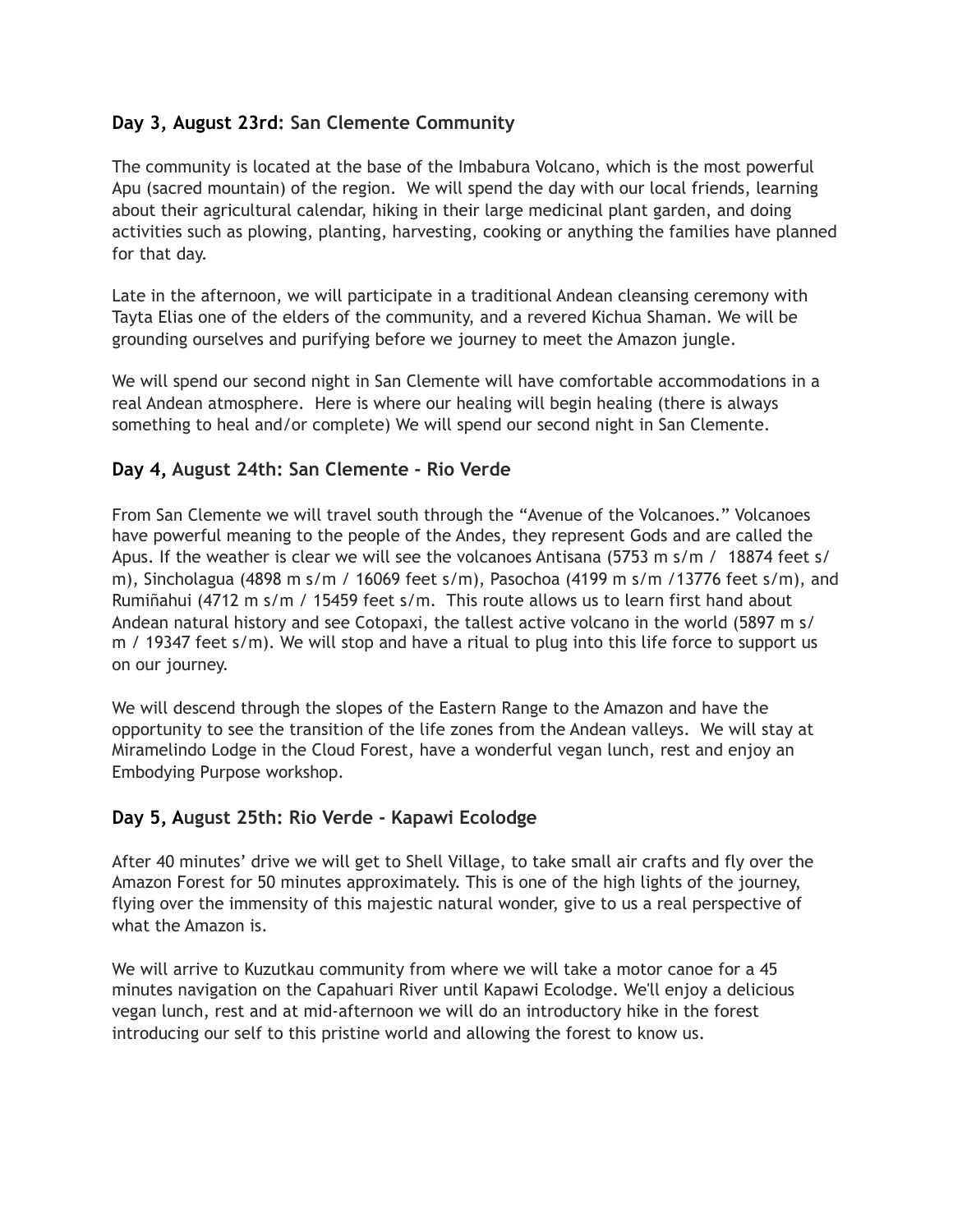#### **Kapawi Eco-Lodge**

Due to the isolation and lack of hunting in this area, there are wonderful possibilities for viewing wild life: howler monkeys, macaws, marmosets, tamarind monkeys, an incredible variety of bird life, and possibly, the pink dolphin.

Kapawi Lodge is a project that now belongs to the Achuar Nation. It was built through an alliance with a private tourism corporation in Ecuador. The corporation invested \$1.7 million US dollars, without buying the land, and with the obligation to give back the Lodge (and the business for the Lodge) to the Achuar after 15 years. This happened in 2011, now the Achuar are the owners and operators of this community-based tourism project. We will spend the next several days immersed in the highest life force frequency on the planet, the sacred and pristine Amazon forest while supporting this project and the protection of land.

After dinner we will do a nocturnal walk to observe the insects and reptiles (and maybe jaguars) that come alive at night. It will be the perfect opportunity to hear the sounds, feel the air and enjoy the sensuousness of the tropical rainforest at night. We'll practice embodying our power while communicating with the forest and anchoring in a new level of empowered leadership in our lives.

#### **Day 6, August 26th: Kapawi**

The Lodge offers many varied options: jungle hikes (for all levels), night hikes, bird watching (every morning), wildlife viewing, cultural experiences with the Achuar, kayaking, canoeing, tubing and swimming.

Most activities include an Achuar guide who will provide information about the wildlife, plants and trees of the forest. The system of trails open for hiking offers a variety of ecosystems: terra firma forest (small hills that have never flooded); varzea (forest which floods seasonally); igapos (forest which is always flooded). We will explore the river/ lake system and small tributaries of the Capahuari River, a beautiful river where the lodge is located. Here it is possible to see pink dolphins (fresh water river dolphins), and float with the easy current near the Lodge.

Today we will hike in primary forest (easy 3 hours hike) and visit an Achuar community to learn about their environment, their culture, gastronomy and their everyday life. In addition, they are very curious people and will want to hear all about us.

#### **Day 7, August 27th: Kapawi**

Today is a ceremonial day which will allow us to share the spiritual world of the Achuar. At 4:00 am, we will gather in the communal hut of the Lodge for a Wuayusa tea ceremony, where we will share with the Achuar elders our dreams.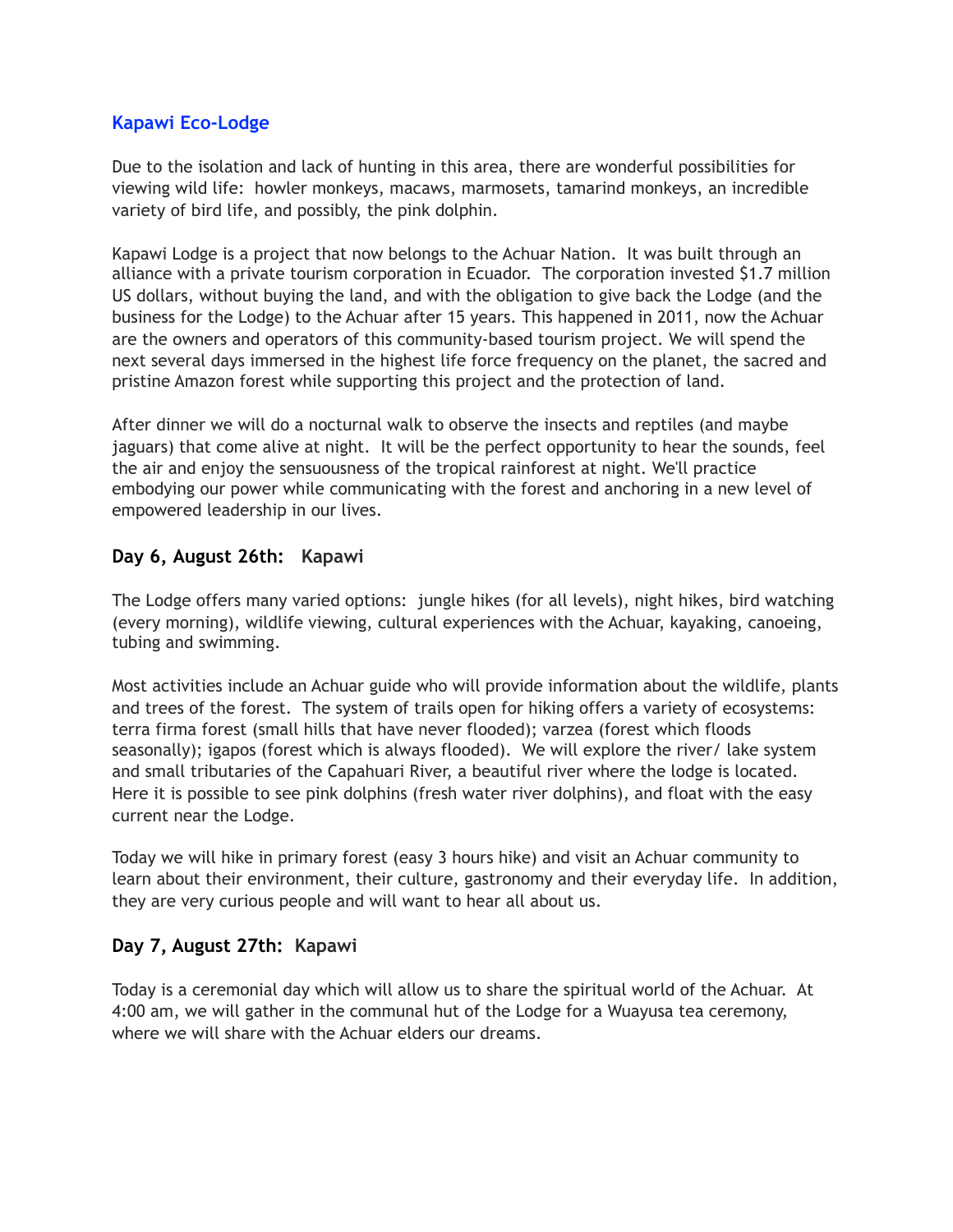#### **The Achuar**

The Achuar is a "dream sharing" culture. For them their dreams rule their daily life. They do the Wuayusa ceremony every morning, during their whole life. It is a moment to share dreams among each other and, and also to transmit the oral tradition - to teach the children how to make baskets, fishing nets, and ceramics, to relate stories and ensure that their customs and rituals are carried on.

Another important function of the Wuayusa ceremony is to provide the time and space for important negotiations, solution of conflicts, decisions about alliances and political arrangements and other important issues that affect the entire community. After breakfast, we will fast for the rest of the day (there are flexibility for those who have special needs). Then we will have a couple of hours of free time to meditate, and prepare for the day.

In the afternoon will take a river trip to the Shaman's community, and then hike with him to a waterfall (Arutam) - a sacred ceremonial site, where we will have the opportunity to participate in a purification bath. We will return through the forest in silence (time for personal meditation). In the Shaman's community our camp for the night will be waiting for us. Everything you will need will be there for you - camping mattress, sheets, blanket, pillow, towel and mosquito net in addition to your personal necessities. After dark, we will participate in a Natem ceremony (optional).

#### **Day 8, August 28th: Kapawi**

After breakfast, we will be invited into the Shaman's house to visit with him and his family, and also to share our experience of the ceremony from the night before. We may receive insights from the Shaman about our experience. After saying goodbye to our hosts we will take the canoe back to the Lodge for rest, relaxation and integration.

In the afternoon there will be time for swimming and floating down stream in the river - very relaxing! There is a good possibilities to swim with the pink dolphins. We'll convene together for a delicious clean dinner as we have already been cleansing and in purification and have space for sharing.

#### **Day 9, August 29th: Kapawi - Shell – Papallacta**

Today we head toward the thermal springs to ground even further and enjoy the warm healing waters of Mother Earth. From the border of the Upper Amazon Basin we will ascend the Eastern range through one of the most pristine cloud forests in the Sumaco and Antizana Volcanoes Natural Reserves, until Papallacta village where we will stay at the Termas de Papallacta Lodge and Spa, located at an altitude of 3,250 m (10600 feet).

A unique and friendly atmosphere, in the midst of a unique natural environment, provides a combination of hot springs and comfort to facilitate a deep rest and relaxation experience.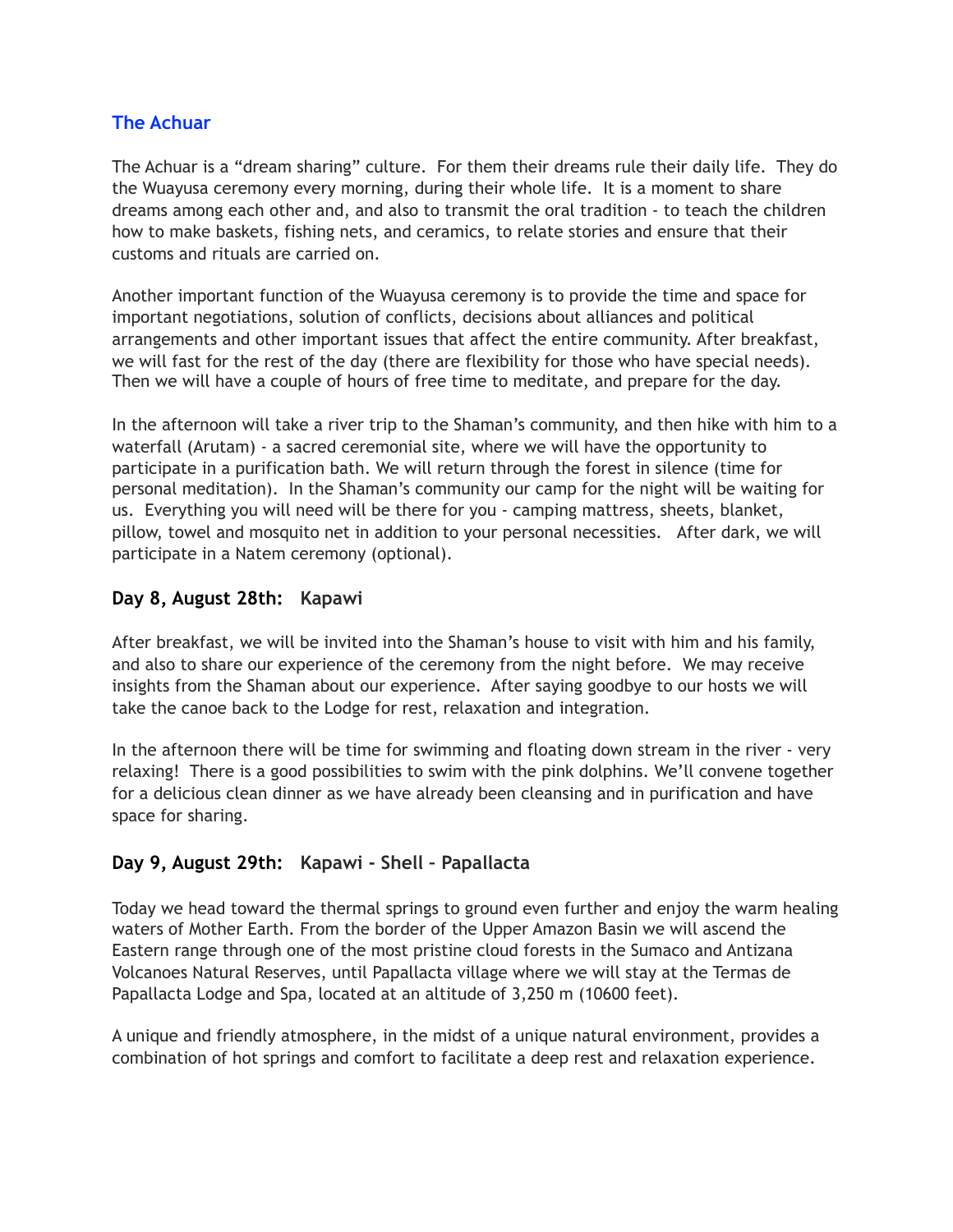#### **Day 10, August 30th: Papallacta**

We will spend all day enjoying the hot springs, doing an easy hike in the cloud forest valley and have time to use the spa. In the evening we'll enjoy our second Embodying Purpose workshop which will help us integrate the experience from our journey and create a vision for our how we will embody who we have become in our lives. Stephanie will lead this workshop, an intentional and powerful way to complete our Purpose Expedition and the beautiful offerings we have received in this land of such massive abundance.

#### **Day 11, August 31st: Papallacta transfer OUT Quito Airport**

Papallacta to Quito International Airport for international flights. **Optional**: If you have a late flight you can stay in Papallacta or do a Quito City Tour before your transfer to the airport.

### **Payment Details:**

#### Cost**: \$3,790.00 per person (double occupancy)**

- 1st Deposit to reserve the space \$1,000
- 2nd payment: \$1,790.00 by April 31, 2021
- Final payment: \$1,000.00 by June 13, 2021

**Single Supplement**: + \$1,870.00

### **How to Reserve Your Space:**

All reservations are subject to availability. For information about how to reserve your space and make your deposit for the journey, please contact Linda Leyerle at lleyerle@aol.com. In Ecuador it is not possible to reserve rooms without a copy of the traveler's passport.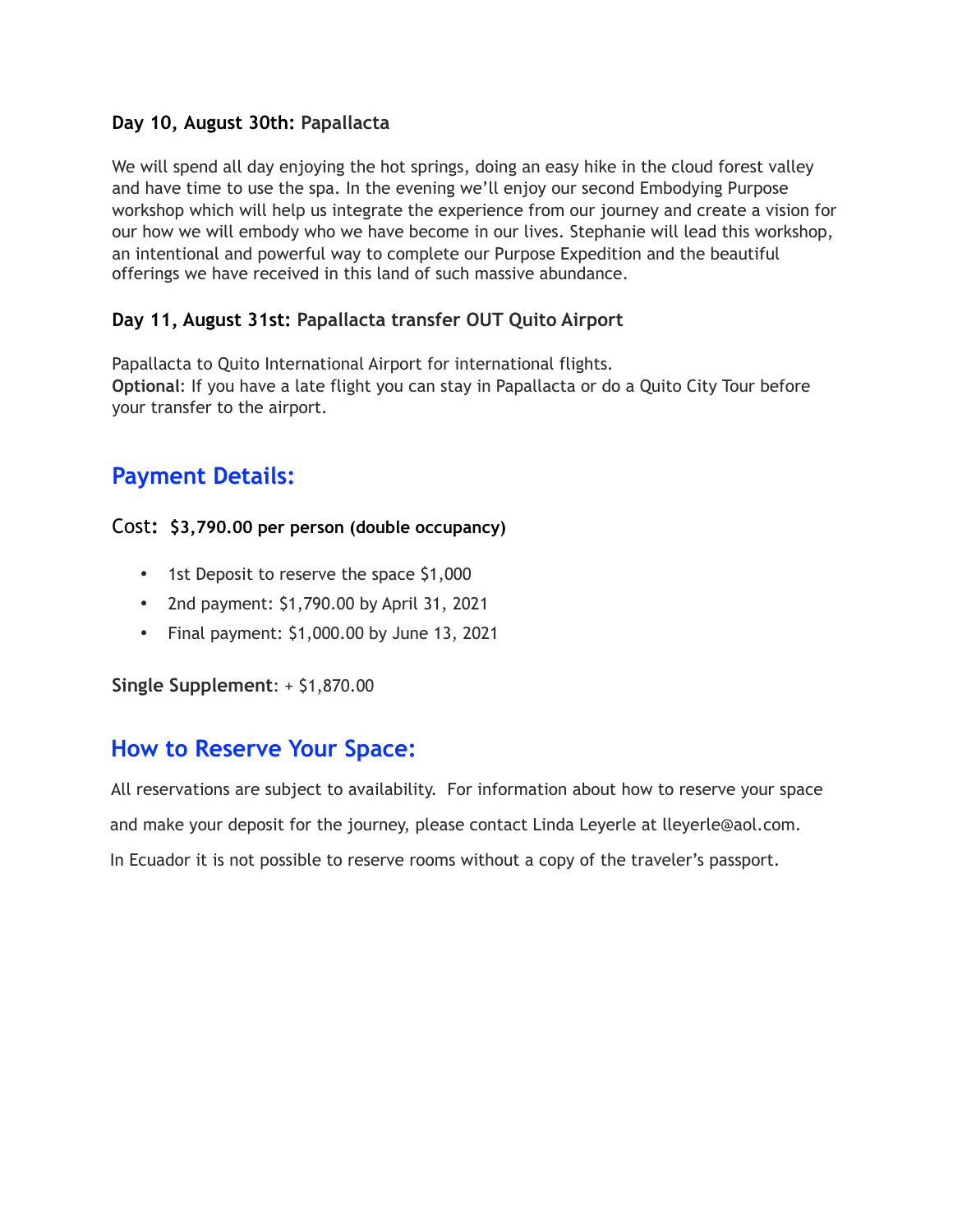Linda will give you details about how to send a copy to us.

**Time is of the essence so please respond as soon as possible if you are interested in this journey.**

**Cost includes:** Private tour bus or van for travel during the journey, flights in aircrafts in the Amazon, all meals, hotels, tips for restaurants and hotels, water during meals, local guide and/or community leaders to share history and cultural information. Facilitation and space holding with Stephanie Trager and Daniel Kouperman.

**Cost does NOT include:** Roundtrip airfare to Quito, Ecuador, soft drinks and alcoholic beverages, tips for the local guides, shaman (healings), and private bus driver, personal items, and souvenirs.

**This journey is for individuals ready** to have an educational/experiential experience. Persons with physical or psychiatric challenges may find this journey too difficult or uncomfortable.

**We recommend** a visit with your doctor at least 6 weeks in advance of departure. No immunizations are required unless you will be entering Ecuador from a country with Yellow Fever – in which case you will need a Yellow Fever immunization and be prepared to show proof.

No **visas** are required for most people entering Ecuador (US, Canadian, EU, Australia and New Zealand citizens). If you have questions about this, please let Linda know. Your passport must be valid at least 6 months after the date of your return (January 31st, 2022).

Once you have reserved your space, we will send you more information – packing lists, info about the country, etc. You will be fully prepared for the journey. Also, Linda is always available by email for any questions or concerns – whatever they may be.

**Cancellations & Refunds:** Due to availability of space on our journey and the time required to process trip reservations, your deposit will not be refundable if received after April 31, 2021. We highly recommend purchasing travel insurance in order to protect yourself in case extenuating circumstances force you to cancel your trip. You can find many options on the internet.

**Responsibilities:** ANDEAN PATHS and/or Intentional Paradigms reserves the right to accept or reject any person as a participant at any time, and to make changes in the itinerary whenever deemed necessary for the comfort, convenience, and safety of our participants, and to cancel a journey at any time. In the event a journey is cancelled, ANDEAN PATHS and/ or Intentional Paradigms shall have no responsibility beyond the refund of monies paid to it by program participants as listed. By registering, the participant agrees that neither ANDEAN PATHS or Intentional Paradigms nor their affiliates shall be liable for any damages, loss or